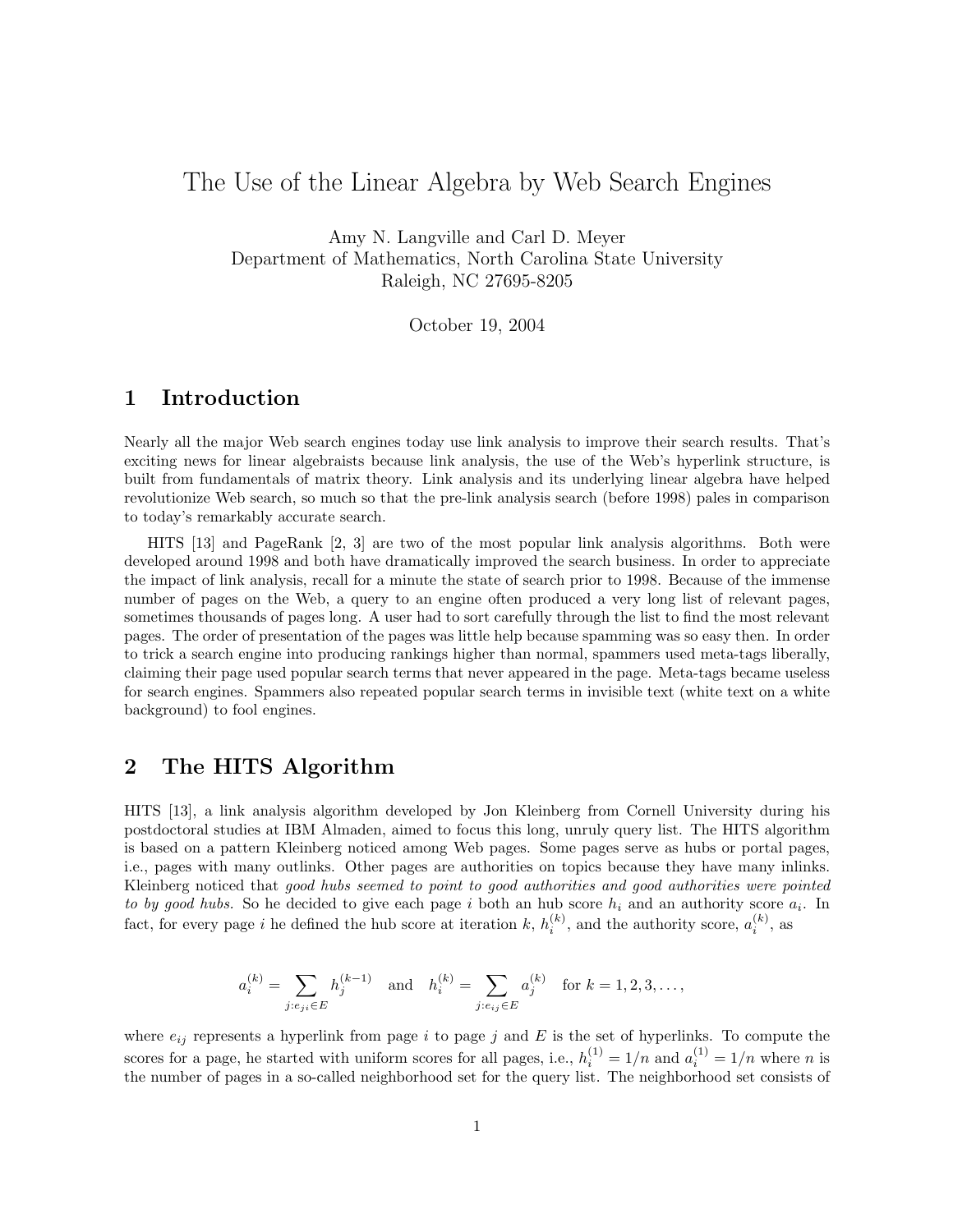all pages in the query list plus all pages pointing to or from the query pages. Depending on the query, the neighborhood set could contain just a hundred pages or a hundred thousand pages. (The neighborhood set allows latent semantic associations to be made.) The hub and authority scores are iteratively refined until convergence to stationary values.

Using linear algebra we can replace the summation equations with matrix equations. Let **h** and **a** be column vectors holding the hub and authority scores. Let **L** be the adjacency matrix for the neighborhood set. That is,  $\mathbf{L}_{ij} = 1$  if page *i* links to page *j*, and 0, otherwise. These definitions show that

$$
\mathbf{a}^{(k)} = \mathbf{L}^T \mathbf{h}^{(k-1)} \quad \text{and} \quad \mathbf{h}^{(k)} = \mathbf{L} \mathbf{a}^{(k)}.
$$

Using some algebra, we have

$$
\begin{array}{rcl}\n\mathbf{a}^{(k)} & = & \mathbf{L}^T \mathbf{L} \mathbf{a}^{(k-1)} \\
\mathbf{h}^{(k)} & = & \mathbf{L} \mathbf{L}^T \mathbf{h}^{(k-1)}.\n\end{array}
$$

These equations make it clear that Kleinberg's algorithm is really the power method applied to the positive semi-definite matrices  $\mathbf{L}^T\mathbf{L}$  and  $\mathbf{L}\mathbf{L}^T$ .  $\mathbf{L}^T\mathbf{L}$  is called the hub matrix and  $\mathbf{L}\mathbf{L}^T$  is the authority matrix. Thus, HITS amounts to solving the eigenvector problems  $\mathbf{L}^T \mathbf{L} \mathbf{a} = \lambda_1 \mathbf{a}$  and  $\mathbf{L} \mathbf{L}^T \mathbf{h} = \lambda_1 \mathbf{h}$ , where  $\lambda_1$  is the largest eigenvalue of  $\mathbf{L}^T\mathbf{L}$  (and  $\mathbf{L}\mathbf{L}^T$ ), and **a** and **h** are corresponding eigenvectors.

While this is the basic linear algebra required by the HITS method, there are many more issues to be considered. For example, important issues include convergence, existence, uniqueness, and numerical computation of these scores [5, 7, 14]. Several modifications to HITS have been suggested, each bringing various advantages and disadvantages [4, 6, 8]. A variation of Kleinberg's HITS concept is at the base of the search engine TEOMA (http://www.teoma.com), which is owned by Ask Jeeves, Inc.

### **3 The PageRank Algorithm**

PageRank, the second link analysis algorithm from 1998, is the heart of Google. Both PageRank and Google were conceived by Sergey Brin and Larry Page while they were computer science graduate students at Stanford University. Brin and Page use a recursive scheme similar to Kleinberg's. Their original idea was that a page is important if it is pointed to by other important pages. That is, they decided that the importance of your page (its PageRank score) is determined by summing the PageRanks of all pages that point to yours. In building a mathematical definition of PageRank, Brin and Page also reasoned that when an important page points to several places, its weight (PageRank) should be distributed proportionately. In other words, if YAHOO! points to your Web page, that's good, but you shouldn't receive the full weight of YAHOO! because they point to many other places. If YAHOO! points to 999 pages in addition to yours, then you should only get credit for 1*/*1000 of YAHOO!'s PageRank.

This reasoning led Brin and Page to formulate a recursive definition PageRank. They defined

$$
r_i^{(k+1)} = \sum_{j \in I_i} \frac{r_j^{(k)}}{|O_j|},
$$

where  $r_i^{(k)}$  is the PageRank of page *i* at iteration *k*,  $I_i$  is the set of pages pointing into page *i* and  $|O_j|$  is the number of outlinks from page *j*. Like HITS, PageRank starts with a uniform rank for all pages, i.e.,  $r_i^{(0)} = 1/n$  and successively refines these scores, where *n* is the total number of Web pages.

Like HITS, we can write this process using matrix notation. Let the row vector  $\pi^{(k)T}$  be the PageRank vector at the *kth* iteration. As a result, the summation equation for PageRank can be written compactly as

$$
\boldsymbol{\pi}^{(k+1)T} = \boldsymbol{\pi}^{(k)T} \mathbf{H},
$$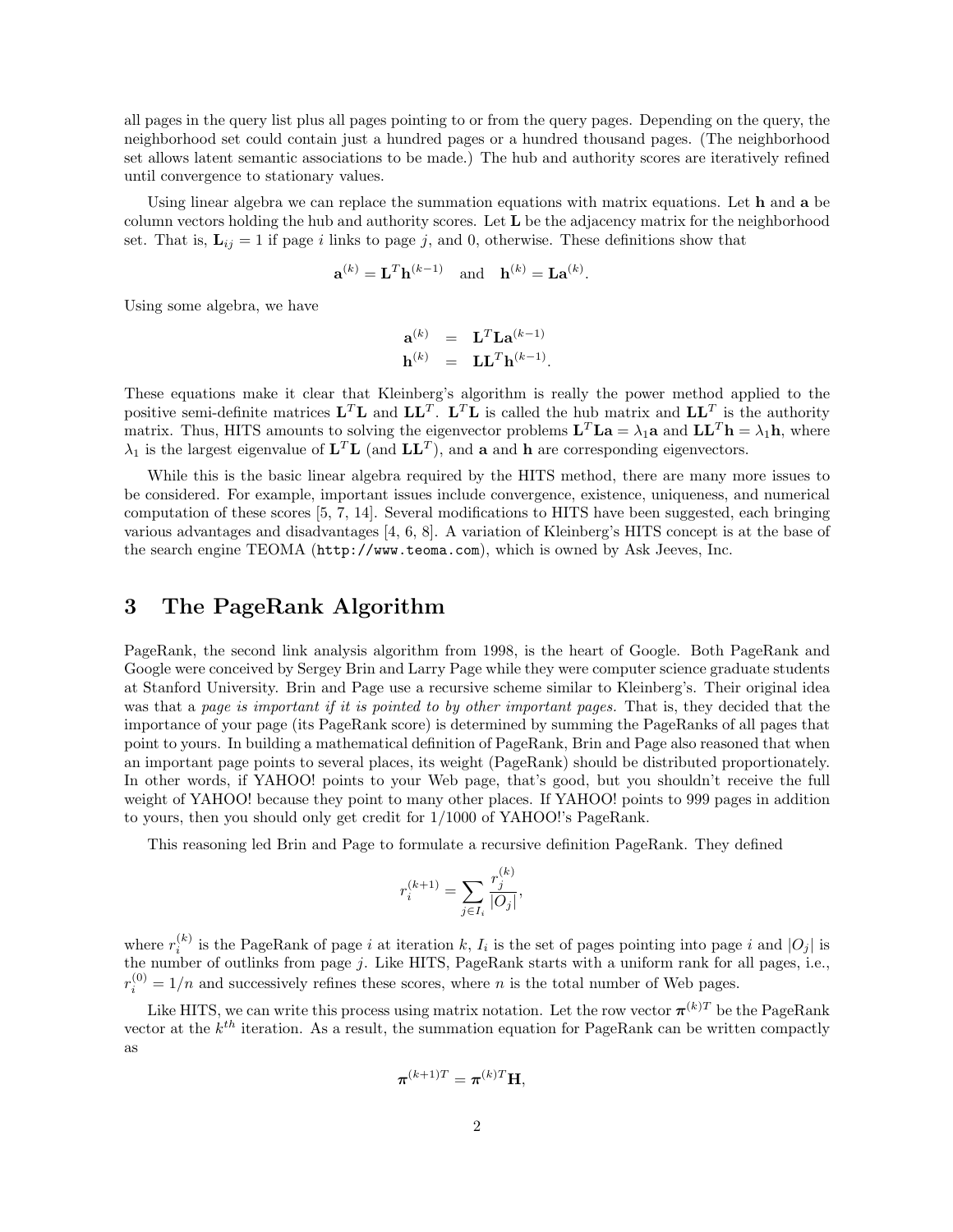where **H** is a row normalized hyperlink matrix, i.e.,  $h_{ij} = 1/|O_i|$ , if there is a link from page *i* to page *j*, and 0, otherwise. Unfortunately, this iterative procedure has convergence problems—it can cycle or the limit may be dependent on the starting vector.

To fix these problems, Brin and Page revised their basic PageRank concept. Still using the hyperlink structure of the Web, they build an irreducible aperiodic Markov chain characterized by a primitive (irreducible with only one eigenvalue on the spectral circle) transition probability matrix. The irreducibility guarantees the existence of a unique stationary distribution vector  $\pi^T$ , which becomes the PageRank vector. The power method with a primitive stochastic iteration matrix will always converge to  $\pi^T$  independent of the starting vector, and the asymptotic rate of convergence is governed by the magnitude of the subdominant eigenvalue  $\lambda_2$  of the transition matrix [19].

Here's how Google turns the hyperlink structure of the Web into a primitive stochastic matrix. If there are *n* pages in the Web, let **H** be the  $n \times n$  matrix whose element  $h_{ij}$  is the probability of moving from page *i* to page *j* in one click of the mouse. The simplest model is to take  $h_{ij} = 1/|O_i|$ , which means that starting from any Web page we assume that it is equally likely to follow any of the outgoing links to arrive at another page.

However, some rows of **H** may contain all zeros, so **H** is not necessarily stochastic. This occurs whenever a page contains no outlinks; many such pages exist on the Web and are called *dangling nodes*. An easy fix is to replace all zero rows with  $e^{T}/n$ , where  $e^{T}$  is the row vector of all ones. The revised (now stochastic) matrix **S** can be written as a rank-one update to the sparse **H**. Let **a** be the dangling node vector in which

$$
a_i = \begin{cases} 1 & \text{if page } i \text{ is a damping node,} \\ 0 & \text{otherwise.} \end{cases}
$$

Then,

$$
\mathbf{S} = \mathbf{H} + \mathbf{a}\mathbf{e}^T/n.
$$

Actually, any probability vector  $\mathbf{p}^T > 0$  with  $\mathbf{p}^T \mathbf{e} = 1$  can be used in place of the uniform vector  $\mathbf{e}^T/n$ .

We're not home yet because the adjustment that produces the stochastic matrix **S** isn't enough to insure the existence of a *unique* stationary distribution vector (needed to make PageRank well defined). Irreducibility on top of stochasticity is required. But the link structure of the Web is reducible—the Web graph is not strongly connected. Consequently, an adjustment to make **S** irreducible is needed. This last adjustment brings us to the Google matrix, which is defined to be

$$
\mathbf{G} = \alpha \mathbf{S} + (1 - \alpha) \mathbf{E},
$$

where  $0 \le \alpha \le 1$  and  $\mathbf{E} = \mathbf{e} \mathbf{e}^T/n$ . Google eventually replaced the uniform vector  $\mathbf{e}^T/n$  with a more general probability vector  $\mathbf{v}^T$  (so that  $\mathbf{E} = \mathbf{e}\mathbf{v}^T$ ) to allow them the flexibility to make adjustments to PageRanks as well as to personalize them. See [10, 15] for more about the personalization vector  $\mathbf{v}^T$ .

Because **G** is a convex combination of the two stochastic matrices **S** and **E***,* it follows that **G** is both stochastic and irreducible. Furthermore, every node is now directly connected to every other node (although the probability of transition may be very small in some cases), so  $\mathbf{G} > 0$ . Consequently,  $\mathbf{G}$  is a primitive matrix, and this insures that the power method  $\pi^{(k+1)T} = \pi^{(k)T}$ **G** will converge, independent of the starting vector, to a unique stationary distribution  $\pi^{T}$  [19]. This is the mathematical part of Google's PageRank vector.

#### **3.1 The Power Method**

While it doesn't always excite numerical analysts, the power method has been Google's computational method of choice, and there are some good reasons for this. First, consider iterates of the power method applied to **G** (a completely dense matrix, were it to be formed explicitly). If we take  $\mathbf{E} = \mathbf{e}\mathbf{v}^T$ , then

$$
\boldsymbol{\pi}^{(k)T} = \boldsymbol{\pi}^{(k-1)T} \mathbf{G} = \alpha \boldsymbol{\pi}^{(k-1)T} \mathbf{S} + (1-\alpha) \mathbf{v}^T = \alpha \boldsymbol{\pi}^{(k-1)T} \mathbf{H} + (\alpha \boldsymbol{\pi}^{(k-1)T} \mathbf{a} + (1-\alpha)) \mathbf{v}^T,
$$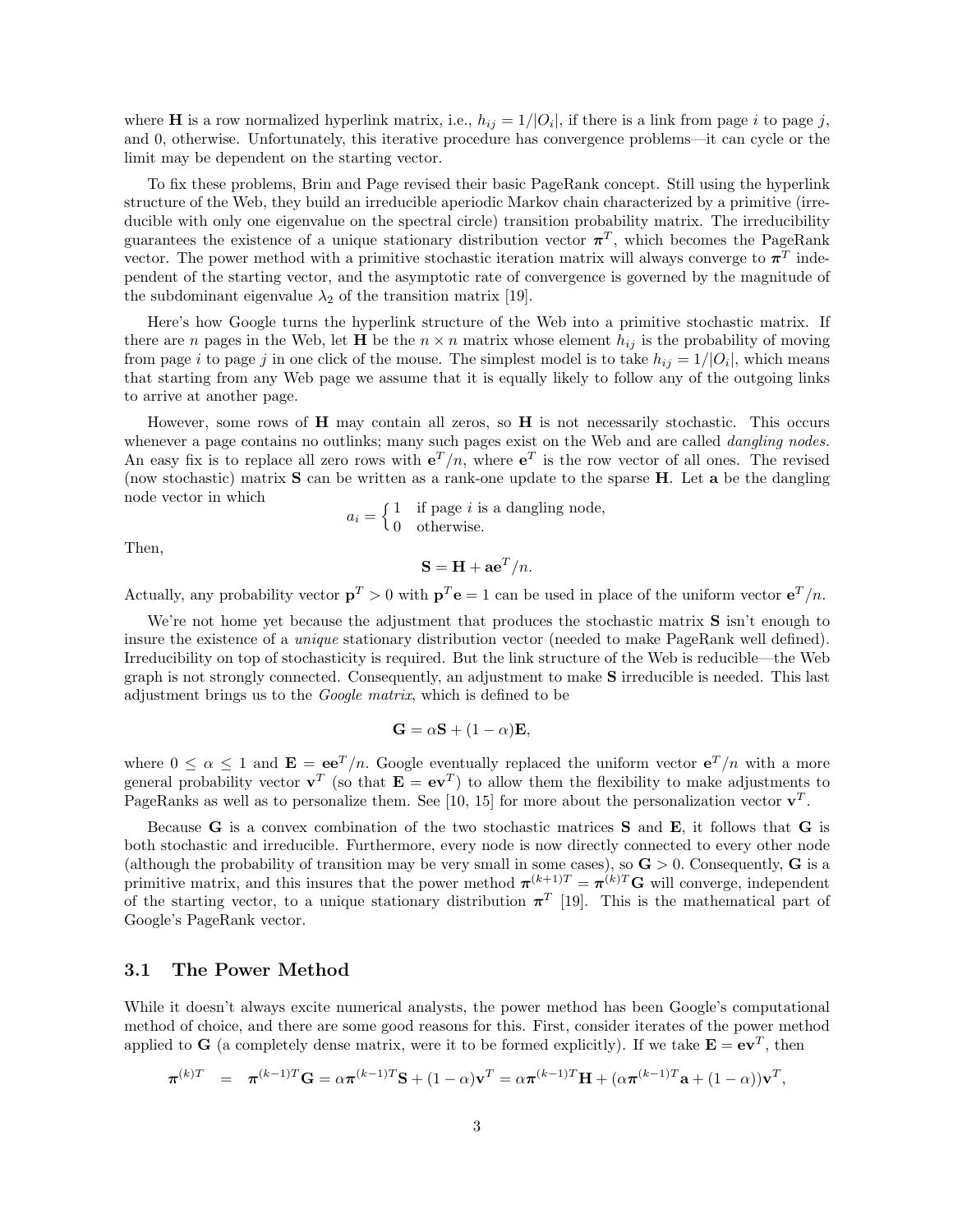Written in this way, it becomes clear that the power method applied to **G** can be implemented with vector-matrix multiplications on the extremely sparse **H**, and **G** and **S** are never formed or stored. A matrix-free method such as the power method is required due to the size of the matrices and vectors involved (Google's index is currently 4.3 billion pages). Fortunately, since **H** is sparse, each vectormatrix multiplication required by the power method can be computed in  $nnz(\mathbf{H})$  flops, where  $nnz(\mathbf{H})$  is the number of nonzeros in **H**. And since the average number of nonzeros per row in **H** is significantly less than 10, we have  $O(nnz(\mathbf{H})) \approx O(n)$ . Furthermore, at each iteration, the power method only requires the storage of one vector, the current iterate, whereas other accelerated matrix-free methods, such as restarted GMRES or BiCGStab, require storage of at least several vectors, depending on the size of the subspace chosen. Finally, the power method applied in this way converges quickly. Brin and Page report success using only 50 to 100 power iterations [3]. This is due in large part to the fact that it can be proven [15] that the subdominant eigenvalue of **G** satisfies  $|\lambda_2| \leq \alpha$ , and Google originally set  $\alpha = .85$ *.* 

Like HITS, the basic concepts of PageRank are simple, but there are many subtle issues that lurk just below the surface. For example, there are complicated and unresolved issues concerning personalization, computation, accelerated computation, sensitivity, and updating—more information is available in [7, 11, 12, 21, 15, 17, 18, 20].

This brief introduction describes only the mathematical component of Google's ranking system. However, it's known that there are non-mathematical "metrics" that are also considered when Google responds to a query, so the results seen by a user are in fact PageRank tempered by other metrics. While Google is secretive about these other metrics, they state on their Web site (http://www.google.com/technology) that "The heart of our software is PageRank... ."

### **4 Books**

SIAM is publishing a second edition of the popular Understanding Search Engines: Mathematical Modeling and Text Retrieval [1] by Michael W. Berry and Murray Browne in 2005. The new edition contains a chapter devoted to link analysis. As a result, readers can see how link analysis and ranking algorithms fit into the overall search process.

Also due out in 2005 is our book, Understanding Web Search Engine Rankings: Google's PageRank, Teoma's HITS, and other ranking algorithms [16]. This book from Princeton University Press will contain over 250 pages devoted to link analysis algorithms with several introductory chapters, examples, and code, as well as chapters dealing with more advanced issues in Web search ranking.

# **References**

- [1] Michael W. Berry and Murray Browne. *Understanding Search Engines: Mathematical Modeling and Text Retrieval*. SIAM, Philadelphia, 1999.
- [2] Sergey Brin and Lawrence Page. The anatomy of a large-scale hypertextual web search engine. *Computer Networks and ISDN Systems*, 33:107–117, 1998.
- [3] Sergey Brin, Lawrence Page, R. Motwami, and Terry Winograd. The PageRank citation ranking: bringing order to the web. Technical report, Computer Science Department, Stanford University, 1998.
- [4] Chris Ding, Xiaofeng He, Hongyuan Zha, and Horst Simon. PageRank, HITS and a unified framework for link analysis. In *Proceedings of the 25th ACM SIGIR Conference*, pages 353–354, Tampere, Finland, August 2002.
- [5] Chris H. Q. Ding, Hongyuan Zha, Xiaofeng He, Parry Husbands, and Horst D. Simon. Link analysis: hubs and authorities on the World Wide Web. *SIAM Review*, 46(2):256–268, 2004.
- [6] Ayman Farahat, Thomas Lofaro, Joel C. Miller, Gregory Rae, F. Schaefer, and Lesley A. Ward. Modifications of Kleinberg's HITS algorithm using matrix exponentiation and web log records. In *ACM SIGIR Conference*, pages 444–445, September 2001.
- [7] Ayman Farahat, Thomas Lofaro, Joel C. Miller, Gregory Rae, and Lesley A. Ward. Existence and uniqueness of ranking vectors for linear link analysis. In *ACM SIGIR Conference*, September 2001.